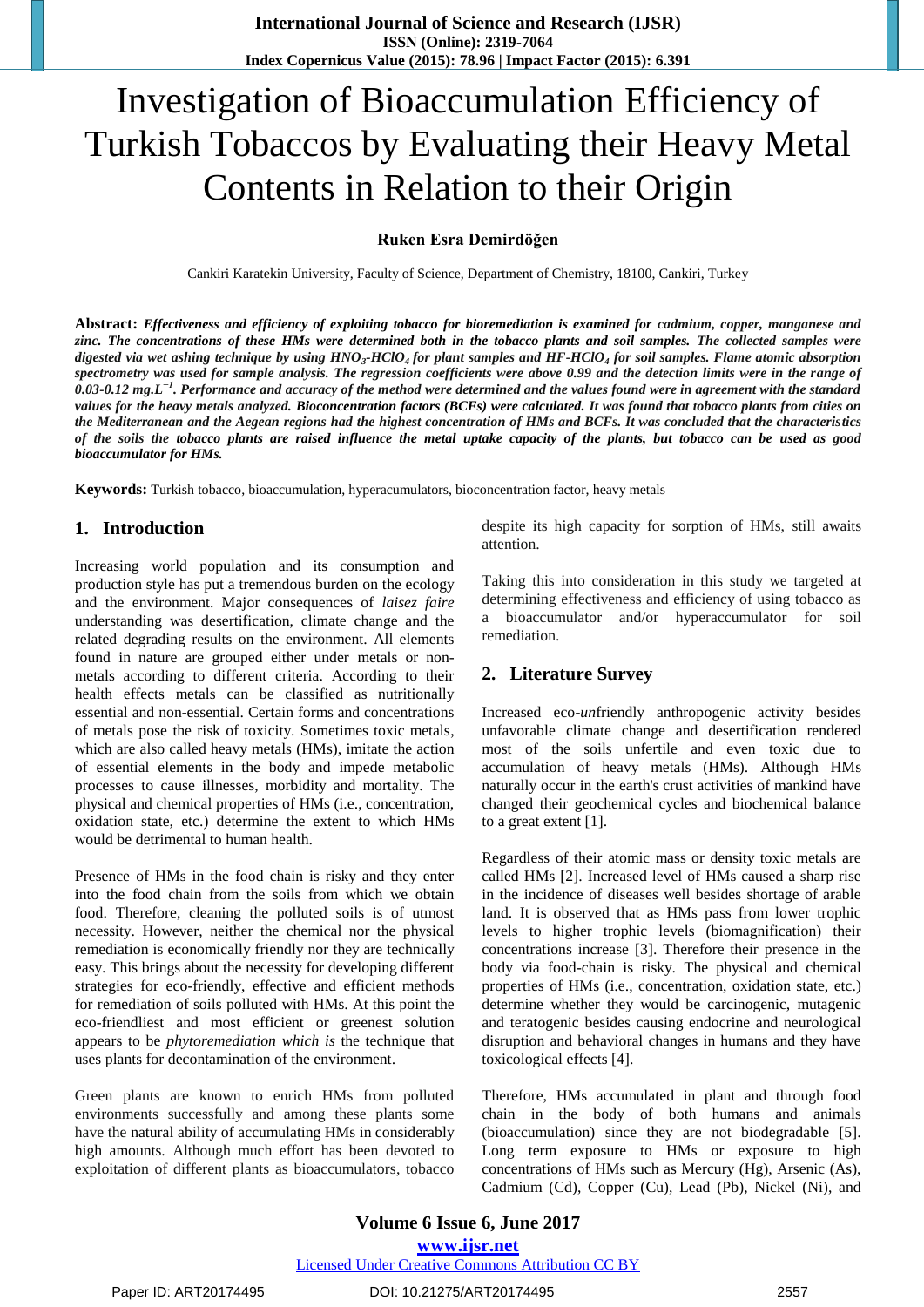Zinc (Zn), which are considered to be the most problematic ones regarding their toxicities, can cause severe environmental problems and deleterious health effects in humans [2]. HMs are now considered as an important class of carcinogens [6].

The mechanism of metal carcinogenesis is not known very well since interactions of metals in biological systems are very complex and the metabolic pathways that many metals even the carcinogenic ones follow are similar to those of essential metals. This may be because of the similarity between the binding preferences of the carcinogenic metals and the nutritionally essential ones. Moreover, essential metals can be carcinogenic. For example, while chromium at +3 valance is essential it is a carcinogenic element when it is at +6 valence.

Bioavailability and absorption of metals and metal compounds is profoundly affected by the factor solubility [7].

Chemical species, oxidation state, pH of the medium, presence of other chemical species in the medium and particle size (as small ones can be adsorbed more) are the factors on which determine solubility. This in turn affects its bioavailability and effect on the metabolism and environment. Metal (or metalloid) species are considered "contaminants" when they occur in a form or concentration that causes detrimental effects on humans or on the environment or in media where they are not wanted [1].

Lands contaminated with HMs almost completely lack vegetation and this leads to soil erosion and pollution. Therefore, cleaning the polluted soils is of utmost necessity. However, remediation is neither economically friendly nor is technically easy [2]. Three different major approaches have been employed in remediation: physical, chemical and biological approaches [8]. There are limitations both for the physical and the chemical methods in terms of economic considerations, intensive work, irreversible changes in properties and local microflora of the soil [2]. Above these, chemical methods can cause additional contamination problems. Therefore, eco-friendly and efficient remediation methods should be developed for cleaning soils polluted with HMs.

One of the eco-friendliest and most efficient approaches or green solution is *phytoremediation*- using plants and related soil microbes for decontamination of the environment [9]. Procuring vegetation on contaminated soils has four-fold effect: (1) risk containment (*phytostabilization*). It is an effective mean for preventing erosion and metal leaching. (2) *phytoextraction* of metals that has economic value; (3) sustainable *land management*, where it is possible to improve soil quality by phytoextraction for cultivating crops with higher market value. (4) it is *economically effective*  since when compared with other remediation options installation and maintenance expenses are rather low.

Green plants are known to enrich HMs from polluted environments successfully. These plants, which have the natural ability of accumulating HMs more effectively or more selectively than others [10] and in considerably high amounts, are known as bioaccumulators and this process is called phytoextraction [11]. Exploring efficiency and effectiveness of bioaccumulators and hyperaccumulators in soil remediation has attracted much attention. Phytoextraction or HM accumulation capacity of bioaccumulators can be enhanced via genetic modification [12]. The plants, which are of use for phytoremediation should meet certain criteria such as having short life cycles. So that they can be harvested, destroyed or recycled for further use. New crop can be planted for continual remediation. Tobacco is one of them.

The two important parameters, which determine the efficiency of phytoextraction, are the bioconcentration factor (BCF) or the accumulation factor (A) and the translocation factor (TF) [13]. BCF indicates the efficiency of a plant species in accumulating a metal into its tissues from its environment [14]. TF indicates efficiency of the plant in translocating the accumulated metal from its roots to shoots [15].

In this study effectiveness and efficiency of using tobacco as a bioaccumulator and/or hyperaccumulator was determined for Cd, Cu, Mn and Zn. The levels these elements in Turkish tobaccos were determined. Effect of age, grade and origin of tobacco on the HM content of the plant and of the soils, in which they were grown in were investigated. The relation between the BCF and their bioavailability was established by determining the soil HM content.

# **3. Materials and Methods**

Concentration of heavy metals (Cu, Zn, Mn, and Cd) was measured by GBC-904-PBT Flame Atomic Absorption Spectrometer (F-AAS) at the wavelengths 324.8, 213.9, 279.5, and 228.8 nm, respectively. Background correction was made via deuterium lamp. Tobacco samples were dried in WC Heraus Haneau oven at 105 °C until they reached constant weight. Tobacco samples were wet ashed on a Stuart Scientific Hotplate SH 3. Throughout the experiments distilled water obtained from Jencons Autostill 4000X was used.

The tobacco and soil samples were ground in agate ballgrinder sieved through 0.15 mm Nylon sieve and were kept in air-tight polypropylene (pp) bottles or bags before storage in vacuum desiccators. For filtering Cole Palmer Whatman® black ribbon filter papers were used. All glassware and the bottles were soaked in 10% HNO3 solution for 48 h before usage.

Analytical reagent grade nitric acid  $(HNO<sub>3</sub>, 65 \%)$ , hydrogen peroxide  $(H_2O_2, 30 \%)$ , hydrochloric acid (HCl, 37 %), perchloric acid (HClO4,70 %), hydrofluoric acid (HF, 48 %) were obtained from Merck, Darmstadt, Germany. All of the solutions were prepared with distilled water. The stock metal solutions (1,000 mg/L) were prepared from metal foils or powders with 99.99 % purity which were obtained from Merck, Darmstadt, Germany and were kept in PP bottles. Copper and Manganese solutions were prepared by dissolving 1.000 g of the metals in 50 mL of 6 M HNO<sub>3</sub>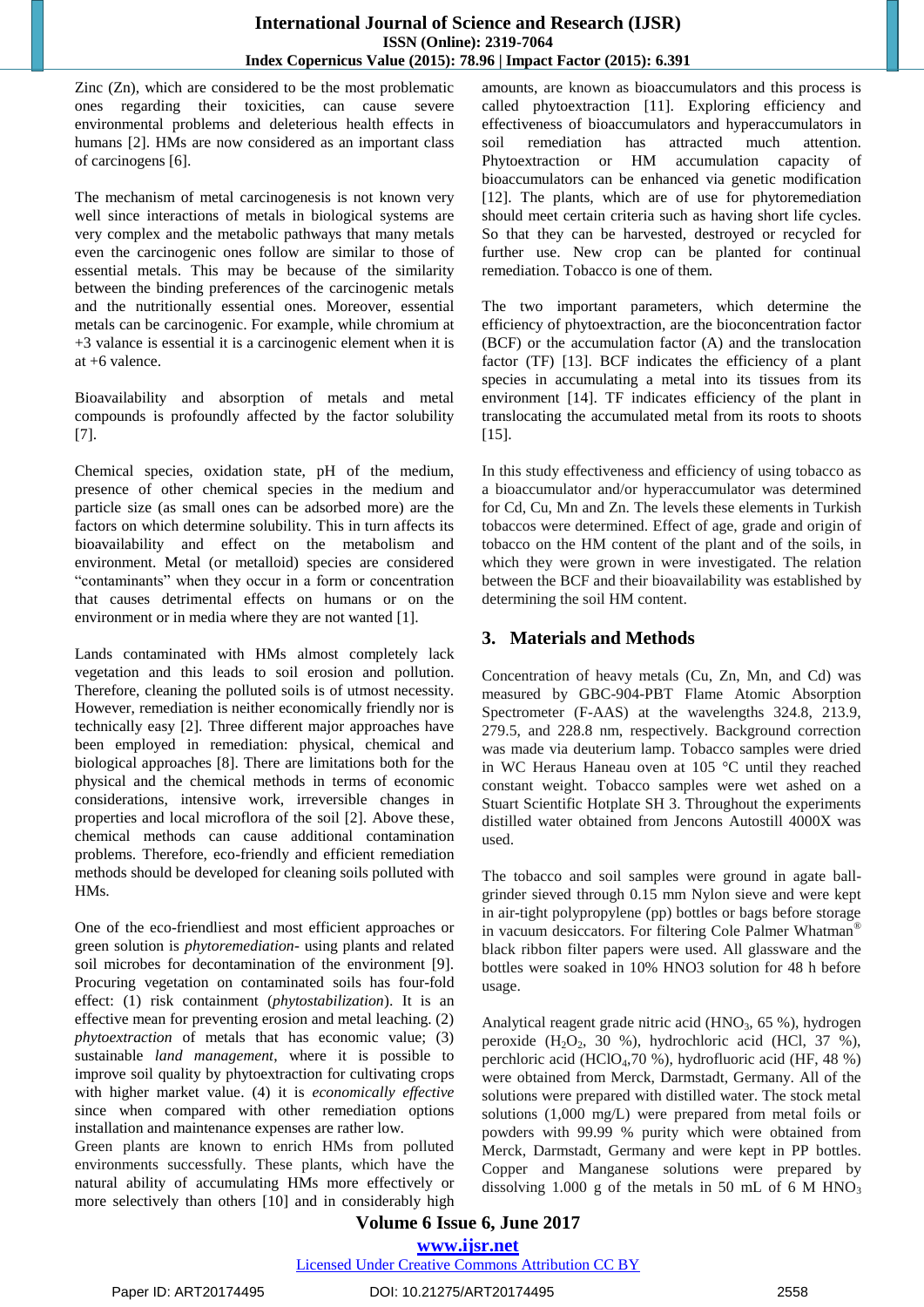## **International Journal of Science and Research (IJSR) ISSN (Online): 2319-7064 Index Copernicus Value (2015): 78.96 | Impact Factor (2015): 6.391**

upon heating and then the solution was diluted to 1 liter in a volumetric flask with ultrapure water. Zinc and Cadmium solutions were prepared by dissolving 1.000 g of the metal in 20 ml of 5 M HCl and diluted to 1.0 liter in a volumetric flask with distilled water. Working solutions were prepared daily from the stock solutions via appropriate dilutions with distilled water when the analysis was to be performed.

Accuracy studies for zinc, manganese, and cadmium were carried out as mentioned in our previous study with peach leaves with the name "Certified Reference Material GBW 08501-Peach Leaves prepared in China" was employed. For accuracy studies for copper, "Certified Reference Material NIST (National Instituteof Standards and Technology) SRM (Standard ReferenceMaterial) 1547; NIST, Gaithersburg, MD, USA-PeachLeaves" was employed.

#### **3.1. Description of study areas**

Tobacco leaves and soil samples were taken from different parts and cities of Turkey where tobacco production has an important role in the agricultural economy. These cities, which are namely, from Bafra, Samsun and Trabzon, which are on the Black Sea side in the north, Bursa, which is on the Marmara sea side in the northwest, from Izmir, which is on the Aegean Sea side on the west, and from Hatay which is on the Meditarrenean Sea on the south east are presented in Fig. 1.



**Figure 1:** Locations from where the tobacco leaf samples and the soil samples were collected

As can be seen Figure 1. Black Sea is surrounded by Europe in the north and in the west, by Anatolia in the south and by the Caucasus in the east. However, while it is connected to the Atlantic Ocean through Marmara sea, Bosphorus and Dardanelles straits and the Mediterranean sea it is also connected to the Sea of Azov through the Strait of Kerch. The hydrological exchange between the Mediterranean sea and the Black sea is a two way process. The outflow from the Black Sea is cooler and less saline, and it floats over the warm, more saline Mediterranean inflow. Due to the significant difference in salinity (87 % of the entire sea body)there is a remarkable difference in the density and there is anoxic layer (without oxygen) below the surface waters which also contains high levels of hydrogen sulphide. The Marmara sea, which is an inland sea lying completely within the borders of Turkey, connects the Black Sea to the Aegean Sea via the Bosphorus and Dardanelles sraits and is often considered as a part of the Mediterranean Sea. In the Marmara although sea the surface salinity, which is about 22 ppt close to that of the Black sea, in the bottom of the sea it is around 38 ppt which is similar to that of the Mediterranean Sea. The water with high density salinity in the bottom water does not migrate to the surface. Moreover, the rivers draining into the Marmara sea reduces the salinity of the sea, but their influence is less than the influence of the rivers on the Black Sea.

The Aegean Sea resembles an elongated gulf of the Mediterranean Sea. The surface water circulates in a counter-clockwise gyre. The hypersaline water from the Mediterranean sea moves northward toward the Black sea. Then when it meets the less dense water from the Black Sea it sinks below the inflow coming from the Black Sea and then it flows through the Dardanelles strait into the Marmara sea [16]. The salinity in the bottom of the sea is about 39% [17].

The Mediterranean Sea is connected to the Atlantic Ocean through the strait of Gibraltar. It is surrounded by Europe and Anatolia on the north, by North Africa on the south and by the Levant on the east. In the west it is connected to the Atlantic Ocean by the Strait of Gibraltar, in the east to the Sea of Marmara and the Black Sea via the Dardanelles and the Bosporus straits and in the southeast to the Red Sea through the Suez Canal. Mediterranean is characterized by its general feature that evaporation is much more than precipitation and river runoff. Evaporation and hence the salinity is high in its eastern half where Turkey is located since water level decreases.

## **3.2. Sampling of tobacco leaves**

The tobacco leaves were sampled and their moisture content was determined as it is mentioned in our other work. The moisture content was also determined and reported [18].

# **3.3. Soil sampling**

Soil samples were collected from the same places where tobacco leaves were collected at a depth of50 cm and contamination from vegetation is avoided. They were stored in PP containers at 4 °C. Followingly, their moisture content was determined by drying them at  $100-105$  °C in oven until constant weight is attained. Then they were ground, homogenized by using an agate ball-grinder and sieved through 0.15 mm Nylon sieve.

## **3.4. Heavy metal determination in soil samples**

The HM contents of the soil samples were determined according to the PR NF ISO 14869-1 standard. 0.5 g of dried soil samples were placed in Teflon beakers. 4 ml of distilled water was added onto to them to moisten them. Following this 10 ml of hydrofluoric (HF) and 3 ml of perchloric (HClO4) acids were added. Then the mixtures were allowed to decant for 12 h. The solutions were evaporated until dryness at 150 °C. After filtration through 0.45 mm filters, wet digests were redissolved and the final volume was made 100 ml with 2% (v/v) HCl solution [19]. HMs in soil samples were determined via F-AAS.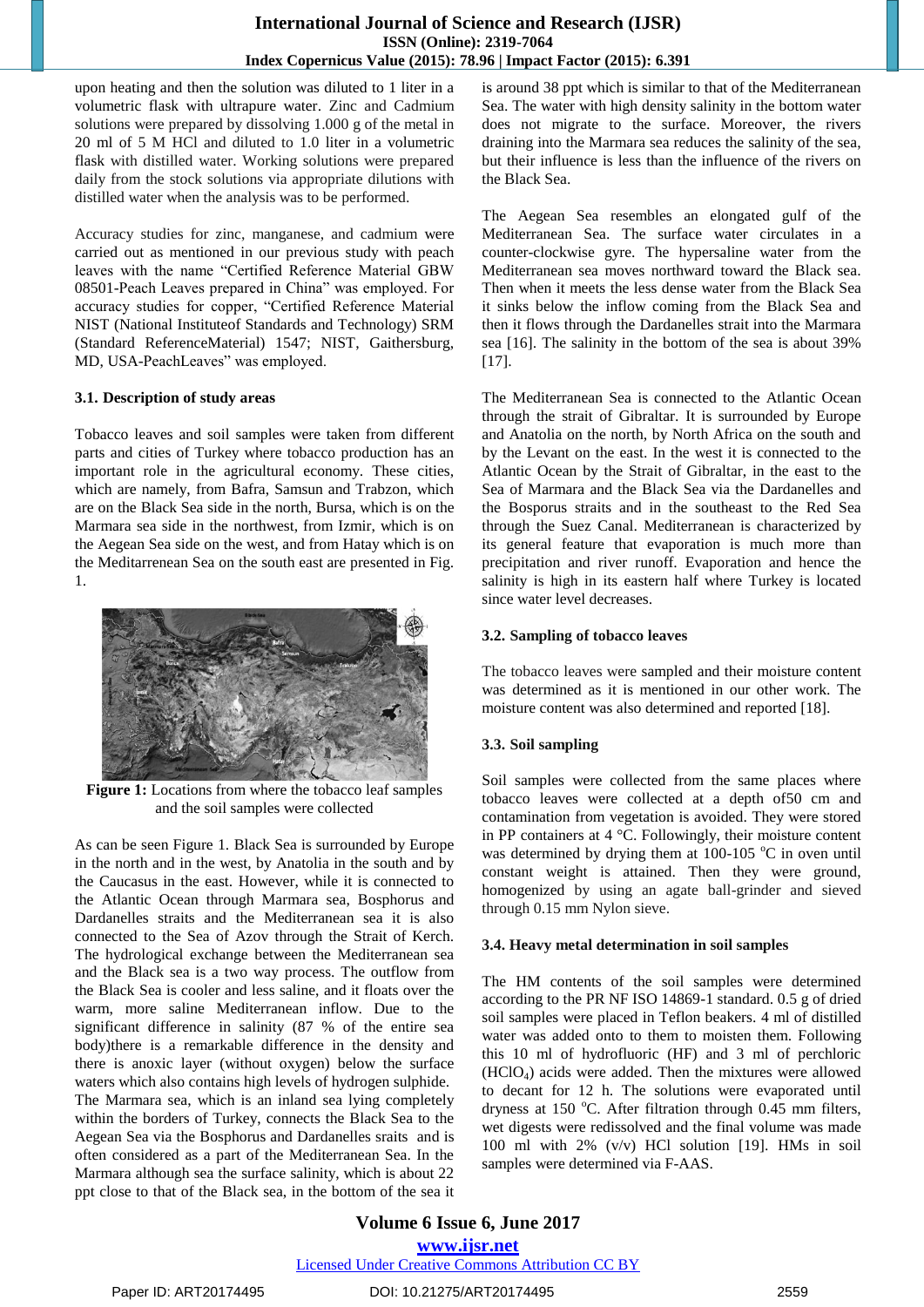#### **3.5. Data processing**

The determination of bioconcentration factor (BCF) is performed with Equation 1. BCF % =  $(C_{HM\, in\, leaves}/C_{HM\, in\, soil}) \times 100$  (1)

 $C_{HM}$  in leaves: concentration of HMs in plant tissue;  $C_{HMin}$  soil<sup>2</sup> concentration of HMs in soil.

# **4.Results and discussion**

## **4.1. Calibration studies**

Heavy Metal Content of Turkish Tobacco Leaves of different origin, years and grades were determined in another study we made [18]. It was observed that Mn concentrations in tobacco leaves gathered from Trabzon region and copper and zinc content of the leaves from Bursa and Balıkesir were found to be higher than those of other regions. Correlation could not be found between the HM content and the production year and grade of tobacco leaves. Only in the tobacco leaves of Bafra, which is in the Black Sea region, Mn, Cu, and Zn concentration increased with the age/production year of tobacco leaves [18].

### **4.2. Precision study of soil samples**

Quality control was made via analysis of standard metal solutions and duplicate analysis (for the fraction soluble in water). The purchased metal standard solutions were used to validate the accuracy of the method [6].

Accuracy studies for Zn, Mn and Cd were made by analysis of Certified Reference Material GBW 08501-Peach Leaves Prepared In China while for Cu Certified Reference Material NIST (National Institute of Standards and Technology) SRM (Standard Reference Material) 1547; NIST, Gaithersburg, MD, USA-Peach Leaves was analyzed. 0.500 g of five parallel certified reference peach leaves were digested according to the same procedure which was exploited for the analysis of the tobacco leaves [18]. The moisture content of the peach leaves was also determined according to the same procedure employed for the tobacco leaves. Mean recovery data obtained was made in another stuy [18].

Soil samples obtained from the same sampling sites from which the tobacco leaves were collected were analyzed for the same HMs and results are presented in Table 1.

| Table 1: Heavy Metal Content of Soil Samples |  |
|----------------------------------------------|--|
|----------------------------------------------|--|

| Origin  | HM concentration $(mg/kg)$ in the soil samples |       |       |       |  |  |
|---------|------------------------------------------------|-------|-------|-------|--|--|
|         | Сd                                             | Zn    | Cи    | Mn    |  |  |
| Hatay   | 1,000                                          | 244,0 | 33,00 | 1253  |  |  |
| Trabzon | BL D                                           | 170,0 | 119,2 | 1,030 |  |  |
| Bafra   | 2.300                                          | 20,50 | 43,30 | 24,60 |  |  |
| İzmir   | 1,900                                          | 320,0 | 38,00 | 1274  |  |  |
| Samsun  | 0,100                                          | 59,10 | 33,70 | 6,600 |  |  |

#### **4.3. Determination of bioconcentration factor**

Bioconcentration factor (BCF) of tobacco plants is calculated and the results are presented in Table 2.

|  | <b>Table 2:</b> Bioconcentration Factor (BCF) |  |  |
|--|-----------------------------------------------|--|--|
|--|-----------------------------------------------|--|--|

| for tobacco plants |            |                              |       |       |       |  |  |
|--------------------|------------|------------------------------|-------|-------|-------|--|--|
|                    | Year of    | BCF (%) for HMs Investigated |       |       |       |  |  |
| Origin             | Production | Cd                           | Zn    | Cu    | Мn    |  |  |
| Hatay              | 1992 (AG)  | 175,0                        | 15,20 | 124,8 | 3,400 |  |  |
| Hatay              | 1993 (AG)  |                              | 10,50 | 36,70 | 1,700 |  |  |
| Hatay              | 1994 (AG)  | 85,00                        | 14,80 | 71,50 | 1,700 |  |  |
| Hatay              | 1995 (AG)  |                              | 19,50 | 77,90 | 3,800 |  |  |
| Izmir              | 1992 (AG)  | 38,90                        | 10,30 | 92,40 | 7,500 |  |  |
| Izmir              | 1992 (BG)  | 57,90                        | 14,50 | 88,90 | 6,100 |  |  |
| Bursa              | 1996 (AG)  |                              | 14,40 | 66,80 | 3,700 |  |  |
| Bursa              | 1998 (AG)  |                              | 10,40 | 163,8 | 2,800 |  |  |
| Bursa              | 1997 (BG)  | 84,00                        | 18,20 | 255,0 | 3,000 |  |  |
| Trabzon            | 1995 (KP)  |                              | 38,80 | 49,80 | 6388  |  |  |
| Trabzon            | 1996 (KP)  |                              | 15,80 | 17,40 | 9709  |  |  |
| Trabzon            | 1997 (KP)  |                              | 70,20 | 56,30 | 5874  |  |  |
| Trabzon            | 1998 (KP)  |                              | 31,00 | 37,30 | 7262  |  |  |
| Trabzon            | 1998 (AG)  |                              | 18,10 | 34,50 | 2262  |  |  |
| Bafra              | 1995 (KP)  |                              | 204,3 | 83,90 | 225,7 |  |  |
| Bafra              | 1996 (KP)  | 55,20                        | 206,2 | 108,4 | 325,6 |  |  |
| Bafra              | 1997 (KP)  | 86,20                        | 236,0 | 80,20 | 414,1 |  |  |
| Bafra              | 1998 (AG)  | 60,30                        | 225,3 | 86,20 | 253,3 |  |  |
| Samsun             | 1997 (AG)  | 9,400                        | 936.5 | 0,800 | 79,80 |  |  |

According to the results obtained the tobacco leaves obtained from Bafra and Trabzon, which are all in the Black Sea region of Turkey, have the highest bioconcentration factors. The salinity of Black Sea is less than that of the Mediterranean and the Aegean Seas. The pH of seawater is in the 7.5 to 8.4 range, which is very mildly basic. However, as the salts in seawater are more concentrated than they currently are, which is the case in Hatay, Izmir and Bursa and is in decreasing order, then the pH would be higher. On the other hand, at such high pH values most of the metal ions would precipitate as their hydroxides. The low concentration of HMs in tobacco plant in Hatay and Izmir cities may be due to this. On the other hand, the HM concentration in the soil of these cities is higher than the HM concentration in the plant giving relatively low BCFs. Duly, the BCFs obtained via tobacco plants obtained from the cities in the Black Sea region is very high. However, there were some plants in which the concentration of HMs was below limit of detection. Therefore, BCF values for these samples could not have been reported.

# **5.Conclusions**

The precision, accuracy, and recovery studies, it was concluded that the accuracy and the precision of the digestion processes both for the tobacco leaves and the soil samples were efficient and acceptable for all metals except cadmium. The method based on wet sample digestion using  $HNO<sub>3</sub>+HClO<sub>4</sub>$  for tobacco leaves and on  $HClO<sub>4</sub>$  for soil samples were found to be appropriate.

The results of the study showed that tobacco plant is a good bioaccumulator for HMs and depending on the soil and water characteristics they are grown they can be used as efficient hyperaccumulator for heavy metals and especially for manganese. It was also observed that the metal concentration did not show significant change with the age and grade of the plant, but there was a significant correlation